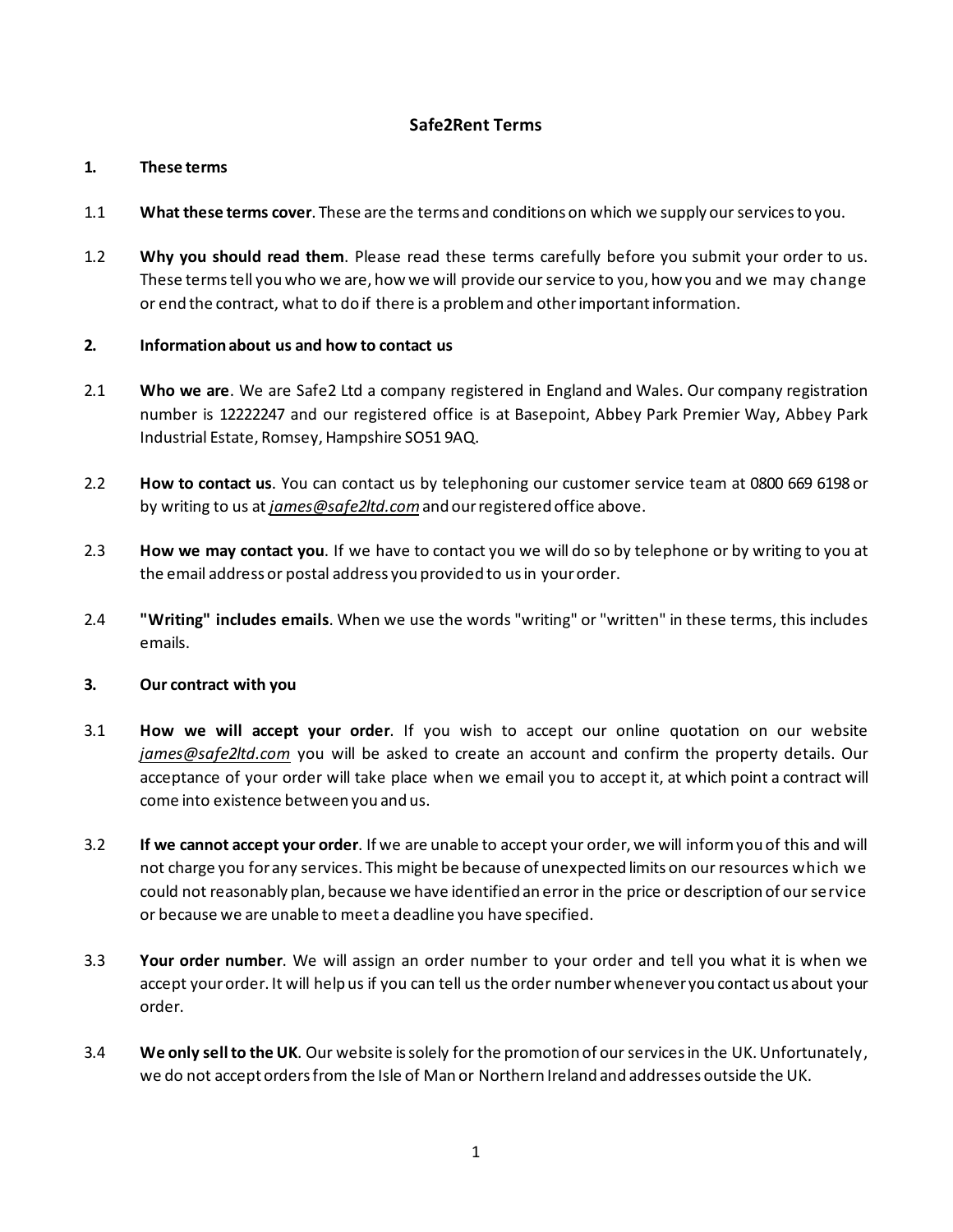### **4. Our services**

## **5. Your rights to make changes**

If you wish to make a change to the service you have ordered please contact us. We will let you know if the change is possible. If it is possible we will let you know about any changes to the price of our service, the timing of supply or anything else which would be necessary as a result of your requested change and ask you to confirm whether you wish to go ahead with the change.

## <span id="page-1-0"></span>**6. Our rights to make changes**

- 6.1 **Minor changes to the service**. We may have to change the service to reflect changes in relevant laws and regulatory requirements for example changes with regard to gas, electric or Health and Safety requirements.
- <span id="page-1-1"></span>6.2 **More significant changes to the services and these terms**. In addition, we may make other changes to these terms or the services, but if we do so we will notify you and you may then contact us to end the contract before the changes take effect and receive a refund for any services paid for but not completed.

#### **7. Providing the services**

- 7.1 **When we will provide the services** Once we have received your payment an engineer will contact you to arrange a convenient date to perform the inspection and/or services in respect of the property.
- 7.2 **We are not responsible for delays outside our control**. If our supply of the services is delayed by an event outside our control then we will contact you as soon as possible to let you know and we will take steps to minimise the effect of the delay. Provided we do this we will not be liable for delays caused by the event, but if there is a risk of substantial delay you may contact us to end the contract and receive a refund for any services you have paid for but not received.
- 7.3 **If you do not allow us access to provide services**. If nobody is present at the property when the engineer calls or if we are unable to access the property to perform the services as arranged (and there is no good reason for this) we may charge you additional costs incurred by us as a result. If, despite our reasonable efforts, we are unable to contact you or re-arrange access to the property we may end the contract and claus[e 10.2](#page-3-0) will apply.
- 7.4 **What will happen if you do not give required information to us**. We may need certain information from you so that we can supply our services to you, for example, the property type, number of rooms, condition, any unusual access information. This information should be completed when you register as a customer or We will contact you to ask for this information. If you do not give us this information within a reasonable time of us asking for it, or if you give us incomplete or incorrect information, or for example you have completed the quotation questionnaire on our website incorrectly, we may either end the contract (and claus[e 10.2](#page-3-0) will apply) or make an additional charge of a reasonable sum to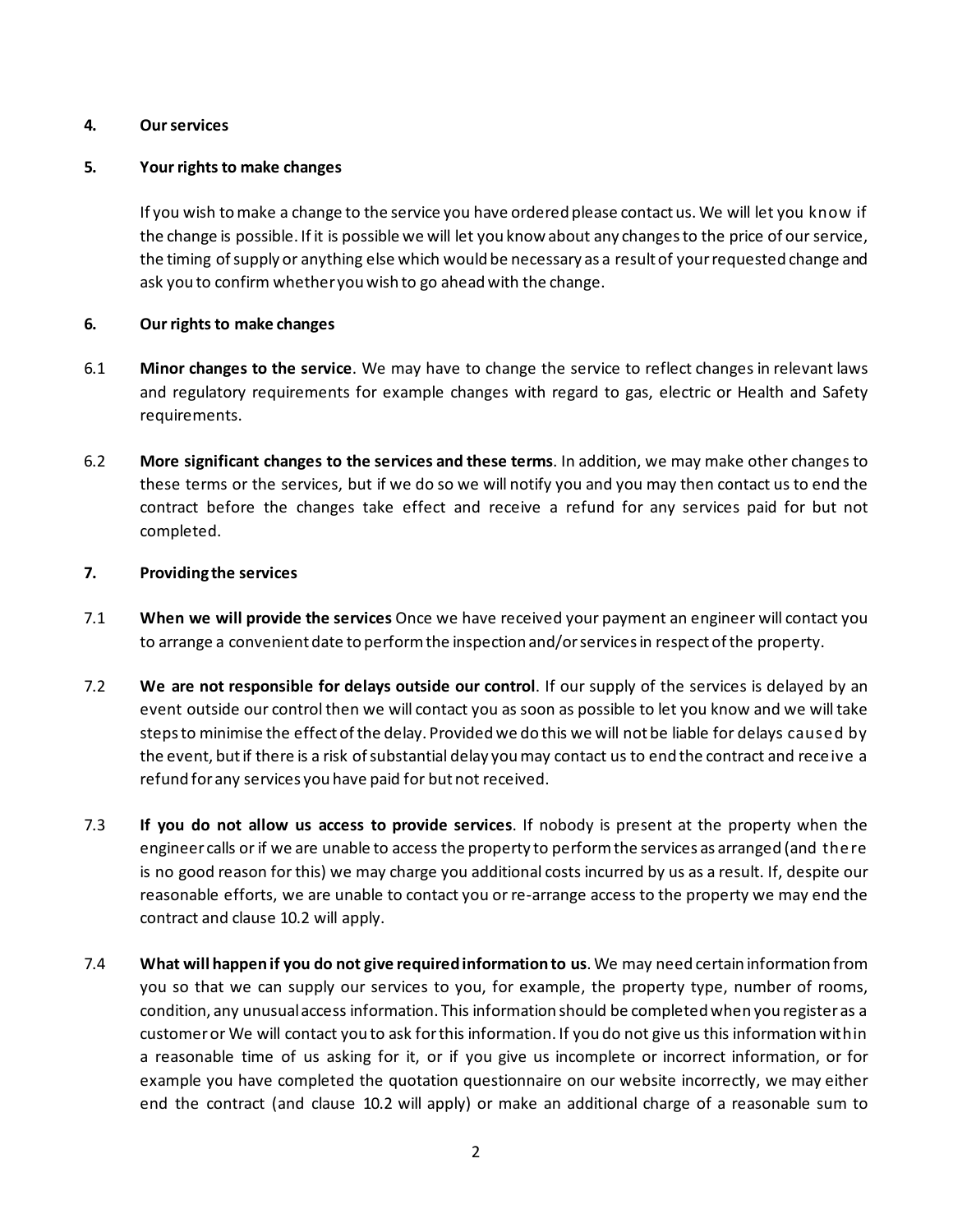compensate us for any extra work that is required as a result. We will not be responsible for supplying our services late or not supplying any part of them if this is caused by you not giving us the information we need within a reasonable time of us asking for it.

- 7.5 **Reasons we may suspend the supply of services to you**. We may have to suspend the supply of a service to:
	- (a) deal with technical problems or make minor technical changes;
	- (b) update our service to reflect changes in relevant laws and regulatory requirements;
	- (c) make changes to the service as requested by you or notified by us to you (see claus[e 6\)](#page-1-0).

#### **8. Your rights to end the contract**

- 8.1 **Ending the contract because of something we have done or are going to do**. If you are ending a contract for a reason set out at (a) to (e) below the contract will end immediately and we will refund you in full for any services which have not been provided. The reasons are:
	- (a) we have told you about an upcoming change to the service or these terms which you do not agree to (see claus[e 6.2\)](#page-1-1);
	- (b) we have told you about an error in the price or description of the service you have ordered and you do not wish to proceed;
	- (c) there is a risk that supply of the service may be significantly delayed because of events outside our control;
	- (d) we have suspended supply of the servicesfor technical reasons, or notify you we are going to suspend them for technical reasons, in each case for a period of more than two weeks; or
	- (e) you have a legal right to end the contract because of something we have done wrong.
- 8.2 **Exercising your right to change your mind (Consumer Contracts Regulations 2013)**. For most services bought online you have a legal right to change your mind within 14 days and receive a refund. However, please note the exceptions to this below.
- 8.3 **Cancellation Rights** You have 14 days, known as the cooling off period, after the day we email you to confirm we accept your order to cancel. However, if you instruct us to commence our services straight away you will lose your right to change your mind during the cooling off period and lose your right to receive a full refund. Once we have completed the services you cannot change your mind, even if the cooling off period is still running. If you cancel after we have started the services, but before they are completed, you must pay us for the services provided up until the time you tell us that you have changed your mind.
- 8.4 **Ending the contract where we are not at fault and there is no right to change your mind**. Even if we are not at fault and you do not have a right to change your mind you can still end the contract before it is completed, but you may have to pay us compensation by way of a cancellation fee to cover our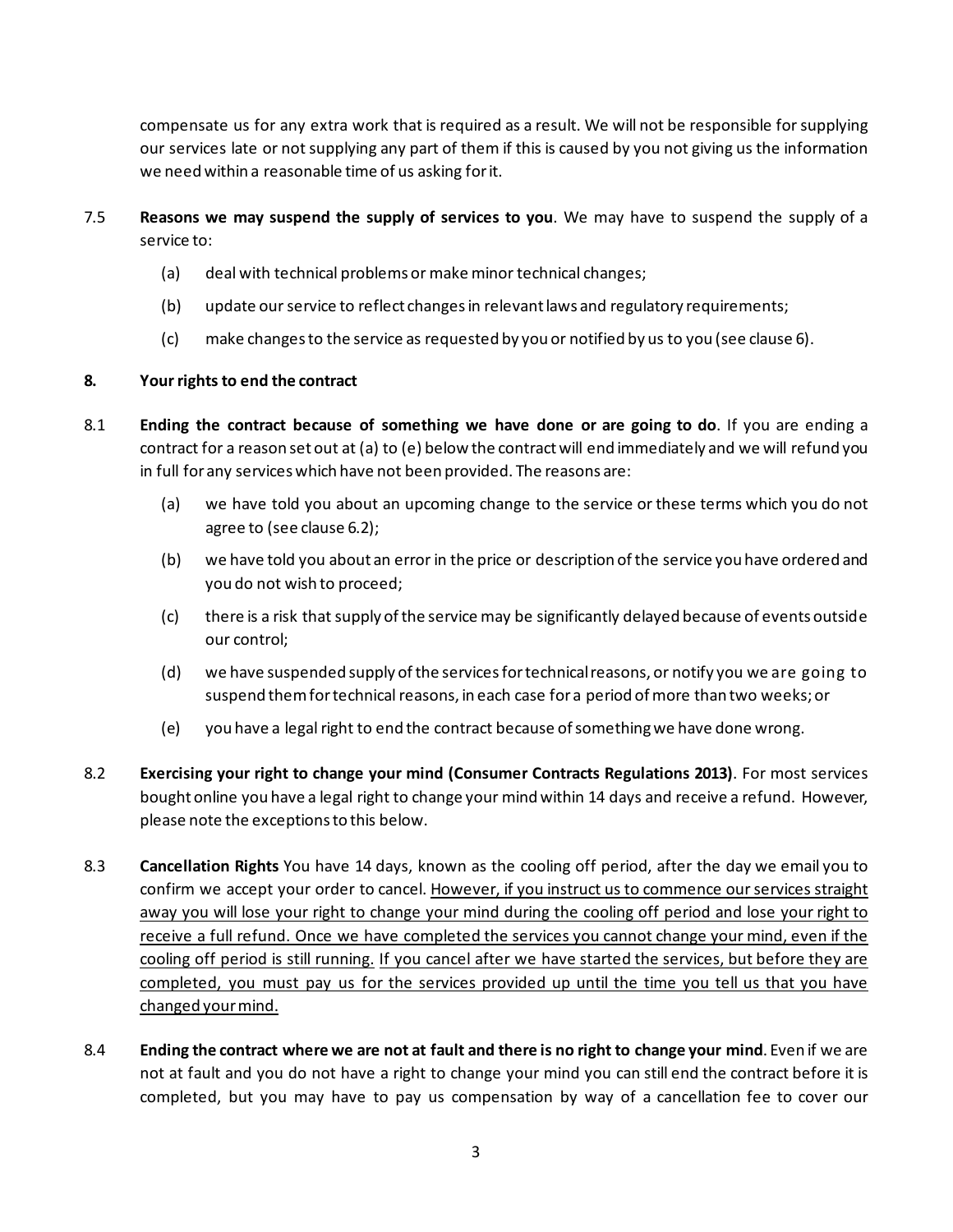administrative costs. A contract for services is completed when we have finished providing the services and you have paid for them. If you want to end a contract before it is completed where we are not at fault and you have not changed your mind, just contact us to let us know. The contract will end immediately and we will refund any sums paid by you for services not provided but we may deduct from that refund (or, if you have not made an advance payment, charge you) any services we have already completed plus compensation for the costs we will or have incurred as a result of your ending the contract.

- 8.5 **Cancelling your Monthly Payments.** If you have chosen to pay monthly and you decide to cancel your orderbut we have performed all of the Services before the 60th monthly payment as detailed in clause [12.5](#page-4-0) has been paid then the balance of the price of the services will become immediately due and payable.
- **9. How to cancel the contract with us (including if you have changed your mind)**
- 9.1 **Tell us you want to end the contract**. To end the contract with us, please let us know by doing one of the following:
	- (a) **Phone or email**. Call customer services on 0800 669 6198 or email us at *[james@safe2ltd.com](mailto:james@safe2ltd.com)* or you can email us the cancellation form at the bottom of these terms. Please provide your name, home address, details of the order and, where available, your phone number and email address.
- 9.2 **Deductions from refunds if you are exercising your right to change your mind.** If you are exercising your right to change your mind we may deduct from any refund an amount for the supply of the service for the period for which it was supplied, ending with the time when you told us you had changed your mind. The amount will be in proportion to what has been supplied, in comparison with the full coverage of the contract.
- 9.3 **When your refund will be made**. We will make any refunds due to you as soon as possible. If you are exercising your right to change your mind, your refund will be made within 14 days of your telling us you have changed your mind

## **10. Our rights to end the contract**

- <span id="page-3-1"></span>10.1 **We may end the contract if you break it**. We may end the contract for a service at any time by writing to you if:
	- (a) you do not, within a reasonable time of us asking for it, provide us with information that is necessary for us to provide the services,for example, fuel type; or
	- (b) you do not, within a reasonable time, allow us access to your premises to supply the services.
- <span id="page-3-0"></span>10.2 **You must compensate us if you break the contract**. If we end the contract in the situations set out in clause [10.1](#page-3-1) we will refund any money you have paid in advance for services we have not provided but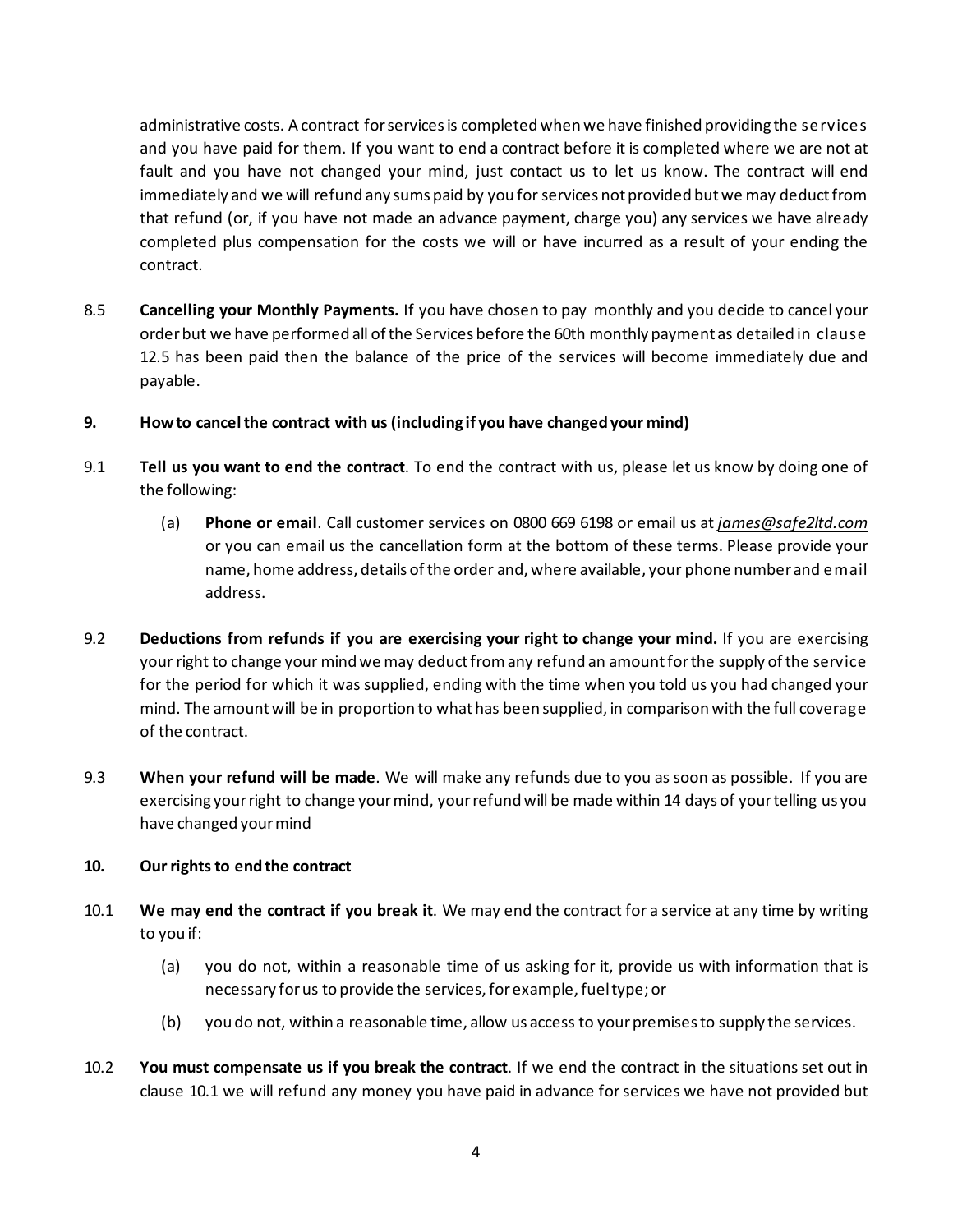we may deduct or charge you compensation for the net costs we will incur as a result of your breaking of the contract.

#### **11. If there is a problem**

- 11.1 **How to tell us about problems**. If you have any questions or queries about our services, please contact us. You can telephone our customer service team at 0800 669 6198 or email us at *[james@safe2ltd.com](mailto:info@safe2buycertificate.co.uk)*
- 11.2 **Summary of your legal rights**. We are under a legal duty to supply our services with reasonable care and skill. Nothing in these terms will affect your legal rights.

## **12. Price and payment**

- 12.1 **Where to find the price for the service**. The price of our services (which includes VAT) will be the price indicated on the order pages when you placed your order. We take all reasonable care to ensure that the price of the service advised to you is correct. However please see claus[e 12.3](#page-4-1) for what happens if we discover an error in the price of the service you order.
- 12.2 **We will pass on changes in the rate of VAT**. If the rate of VAT changes between your order date and the date we supply the service, we will adjust the rate of VAT that you pay, unless you have already paid for the service in full before the change in the rate of VAT takes effect.
- <span id="page-4-1"></span>12.3 **What happens if we got the price wrong**. It is always possible that, despite our best efforts, some of the services we sell may be incorrectly priced on our website or we may inadvertently provide an incorrect price. We will normally check prices before accepting your order so that, where the service's correct price at your order date is less than our stated price at your order date, we will charge the lower amount. If the service's correct price at your order date is higher than the price stated to you, we will contact you for your instructions before we accept your order. If we accept and process your order where a pricing error is obvious and unmistakeable and could reasonably have been recognised by you as a mispricing, we may end the contract, refund you any sums you have paid for services not performed.

#### 12.4 **When you must pay and how you must pay**. You can either:

- (a) Pay for our services in full in advance; or
- (b) choose the 60 month payment option and pay for the first month when you order our services.
- <span id="page-4-0"></span>12.5 If you choose the monthly payment option we shall store your credit or debit card details and charge such credit or debit card on the same day of the month as your first payment for the next 11 months.

## 12.6 **\*\*\*Please note that the full balance of our services will become payable immediately if:\*\*\***

(a) you cancel our services before the 60 monthly payment as detailed in clause [12.5](#page-4-0) has been paid but after we have performed our services; or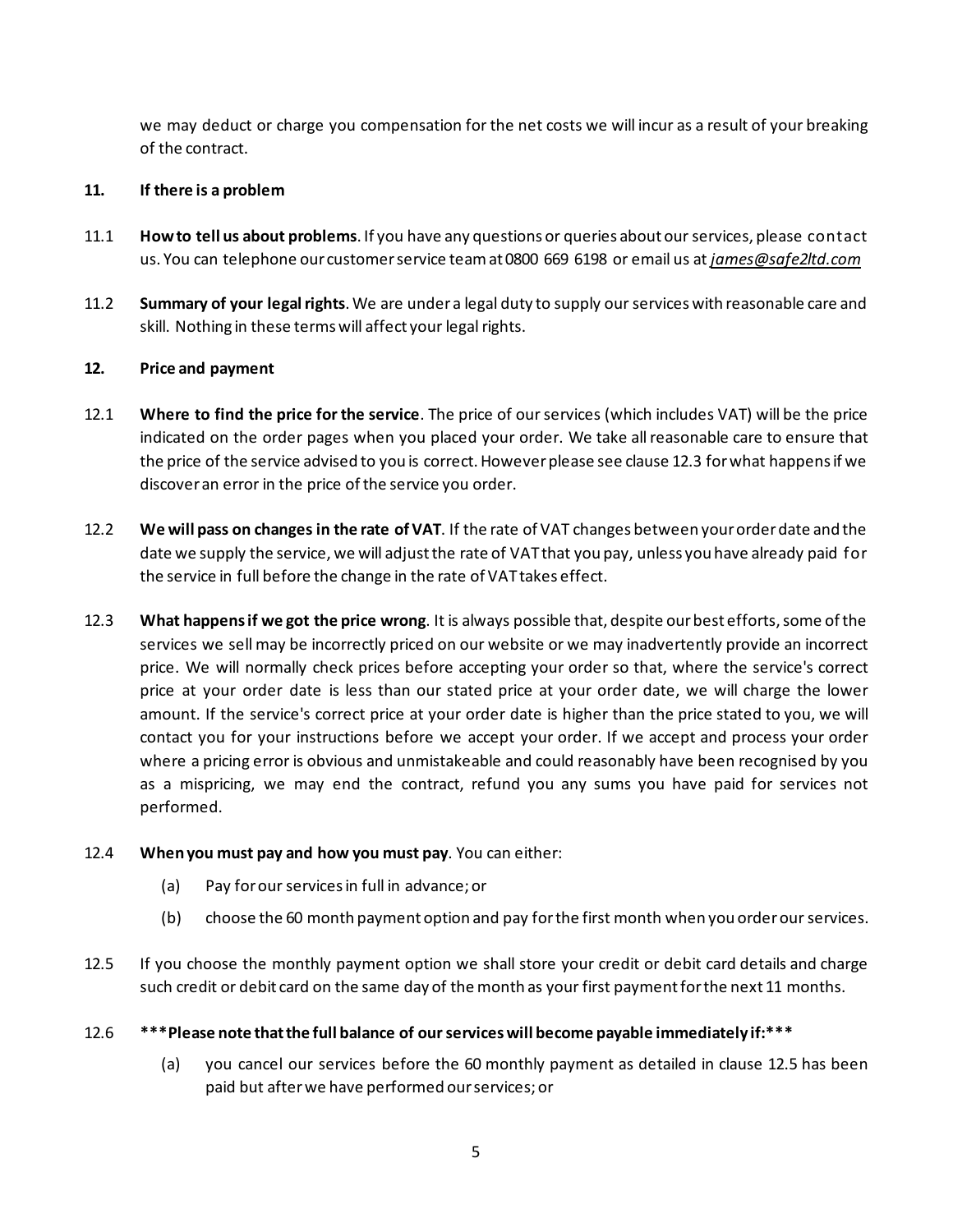- (b) a monthly payment is declined or we otherwise cannot take payment from your original card details and you have failed to provide us with up-to-date and complete credit or debit card details.
- 12.7 We accept payment with VISA and Mastercard. Apologies but we cannot accept payment by AMEX.
- 12.8 **When you must pay and how you must pay for further work.** If you would like us to perform any further or remedial work You must pay for the products in cleared funds as follows:
	- 25% deposit at the time of the acceptance of Your orderand/or request for further work; and
	- 75% to paid upon receipt of our invoice which will be sent to you via your account or by post.

#### **13. Our responsibility for loss or damage suffered by you**

- 13.1 **We are responsible to you for foreseeable loss and damage caused by us**. If we fail to comply with these terms, we are responsible for loss or damage you suffer that is a foreseeable result of our breaking this contract or our failing to use reasonable care and skill, but we are not responsible for any loss or damage that is not foreseeable. Loss or damage is foreseeable if either it is obvious that it will happen or if, at the time the contract was made, both we and you knew it might happen, for example, if you discussed it with us during the sales process.
- 13.2 **We do not exclude or limit in any way our liability to you where it would be unlawful to do so**. This includes liability for death or personal injury caused by our negligence or the negligence of our employees, agents or subcontractors; for fraud or fraudulent misrepresentation; for breach of your legal rights in relation to the services.
- 13.3 **When we are liable for damage to your property**. If we are providing services in your property, we will make good any damage to your property caused by us while doing so. However, we are not responsible for the cost of repairing any pre-existing faults or damage to your property that we discover while providing the services.
- 13.4 **We are not liable for business losses**. If you use the services for any commercial, business or re-sale purpose (in other words you are a Landlord with 3 or more properties) we will have no liability to you for any loss of profit, loss of business, business interruption, or loss of business opportunity, indirect or consequential damages.
- 13.5 **If you are a business Landlord we limit our liability to you.** If you are a Landlord with three or more properties, then save for death or personal injury caused by our negligence, our aggregate liability in connection with our services is limited to an amount equivalent to the total price paid for the services, whether arising under warranty/guarantee, bank guarantees, insurance amounts, contract, negligence, strict liability, indemnification, defense or any other cause whatsoever.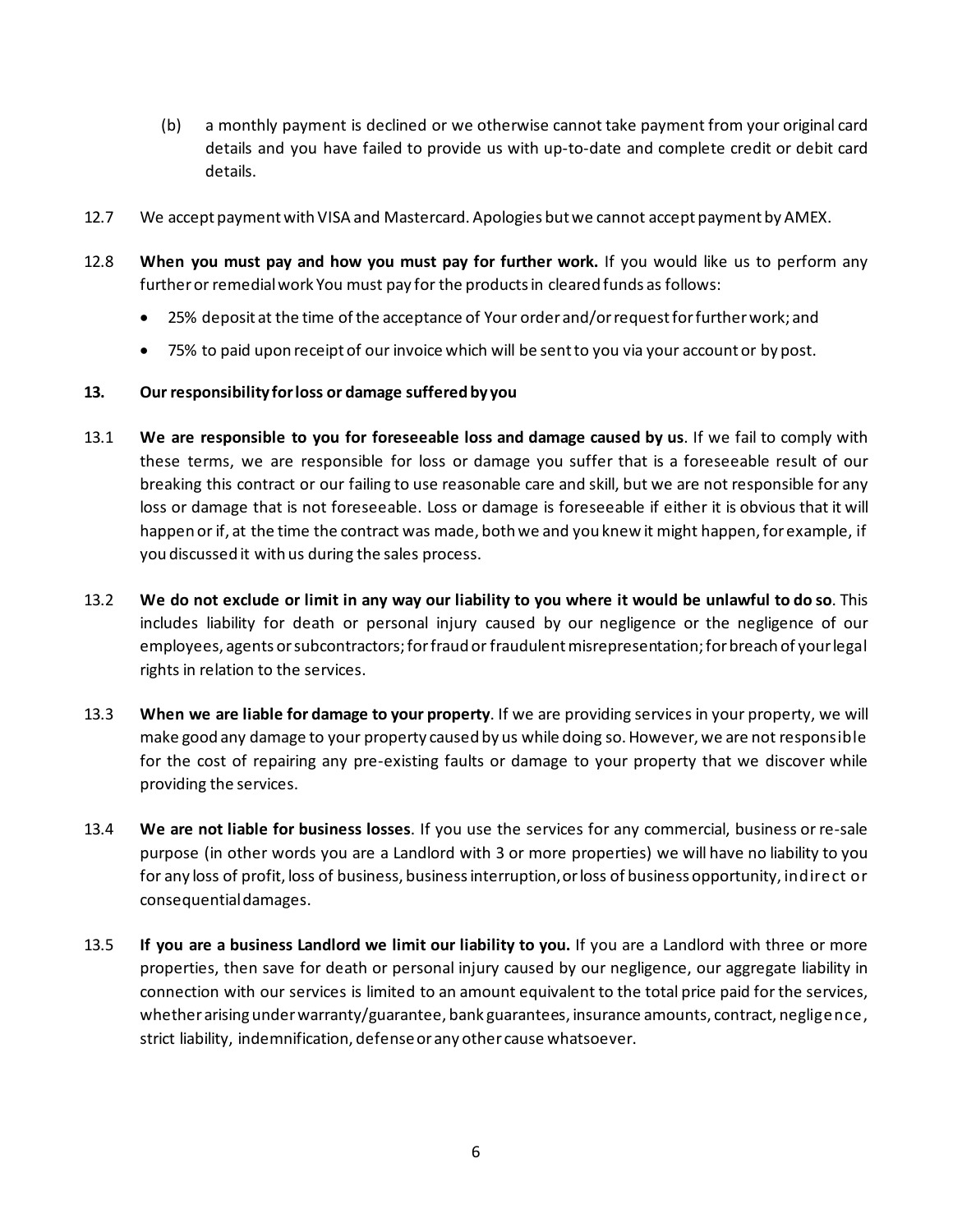#### **14. How we may use your personal information**

14.1 **How we may use your personal information**. We will only use your personal information as set out in our Privacy Policy: *<https://www.safe2buycertificate.co.uk/privacy-policy.pdf>*

## **15. Other important terms**

- 15.1 **We may transfer this agreement to someone else**. We may transfer our rights and obligations under these terms to another organisation. We will always tell you in writing if this happens and we will ensure that the transfer will not affect your rights under the contract.
- 15.2 **You need our consent to transfer your rights to someone else (except that you can always transfer our guarantee)**. You may only transfer your rights or your obligations under these terms to another person if we agree to this in writing. However, you may transfer our certificate or certificates to a person who has acquired the property in respect of which we have provided the services. We may require the person to whom the certificate is transferred to provide reasonable evidence that they are now the owner of the relevant property.
- 15.3 **Nobody else has any rights under this contract (except someone you pass your guarantee on to**). This contract is between you and us. No other person shall have any rights to enforce any of its terms. Neither of us will need to get the agreement of any other person in order to end the contract or make any changes to these terms.
- 15.4 **If a court finds part of this contract illegal, the rest will continue in force**. Each of the paragraphs of these terms operates separately. If any court or relevant authority decides that any of them are unlawful, the remaining paragraphs will remain in full force and effect.
- 15.5 **Even if we delay in enforcing this contract, we can still enforce it later**. If we do not insist immediately that you do anything you are required to do under these terms, or if we delay in taking steps against you in respect of your breaking this contract, that will not mean that you do not have to do those things and it will not prevent us taking steps against you at a later date. For example, if you miss a payment and we do not chase you but we continue to provide the services, we can still require you to make the payment at a later date.
- 15.6 **Which laws apply to this contract and where you may bring legal proceedings**. These terms are governed by English law and you can bring legal proceedings in respect of the services in the English courts. If you live in Scotland you can bring legal proceedings in respect of the services in either the Scottish or the English courts. If you live in Northern Ireland you can bring legal proceedings in respect of the services in either the Northern Irish or the English courts.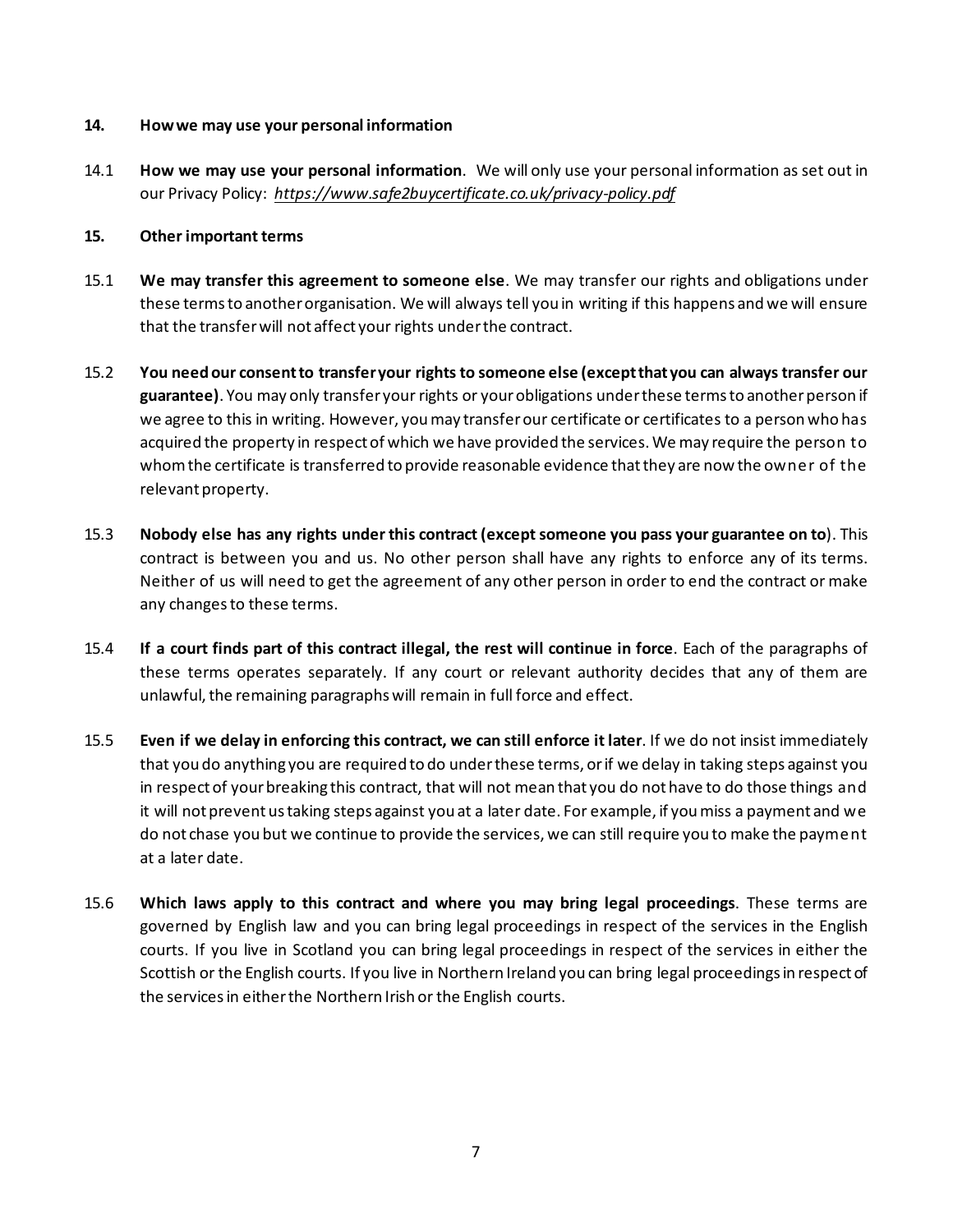## **\*\*\*\*\*Important Information about Safe2Rent's Services\*\*\*\*\***

## **1. Our Certificates**

- 1.1. Safe2Ltd ("we" "us" "our") will instruct certified engineers to undertake gas, electric, portable appliance testing (PAT), fire risk assessments and produce an Energy Performance Certificate (EPC). The engineers will advise you by means of written certifications as to whether in his/herreasonable opinion the utility inspected is safe and meets current regulations and standards.
- 1.2. If you wish to have all tests and assessments carried out on the property and all of which are subsequently deemed safe, we will issue a Safe2Rent certificate for the property.
- 1.3. Certificates if issuedwill then be uploaded to your account for you to view and download.
- 1.4. The price for any additional services such as legionnaires or an asbestos survey are detailed on our website.

#### **2. GAS INSPECTION**

- 2.1. The individual carrying out the gas inspection will be a certified gas engineer and will be listed on the gas safety register. The engineer will use all care and skill in the performance of his services.
- 2.2. An appliance condition report will be issued, this will include details on the age of the boiler, if a service history is present, any visual defects, efficiency and in the gas engineers opinion whether the boiler needs replacing in the near future.
- 2.3. The gas safety certification is valid for12 months of the date of issue but will become void if any work by a third party not authorised by Safe2Rentis carried out on the gas system within the 12 month period.
- 2.4. If the property fails to meet current gas regulations, a gas safety certificate will not be issued. We will provide a quotation to rectify the defects and a certificate will only be issued once the remedial work has been undertaken, provided that the work is carried out by us.
- 2.5. If in the engineer's reasonable opinion further work is required which is unrelated to the gas safety certificate the gas engineer will issue a no obligation quote.
- 2.6. If the engineer deems the gas to be dangerous and not meet current regulations and/orstandards, the engineermay for health and safety purposes(or for any other regulatory purpose) turn the gas supply off and we shall have no liability to you in this regard. It is at the homeowner's responsibility to rectify the situation.
- 2.7. The gas engineer will not lift any floorboards nor visually inspect any pipework which is not easily accessible.
- 2.8. The gas engineer will test the gas in accordance with gas safe regulations.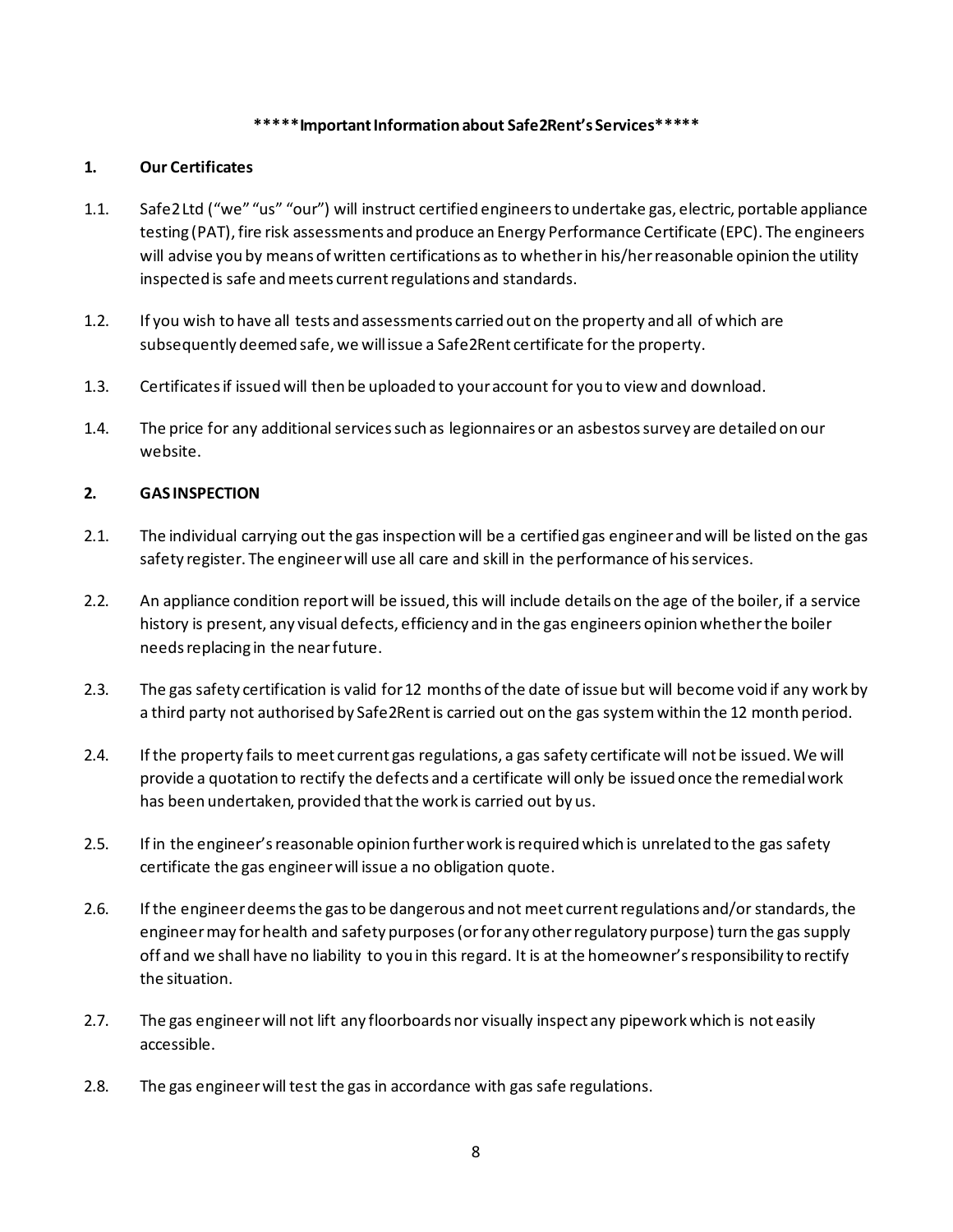## **3. ELECTRICAL INSPECTION**

- 3.1. An electrical installation condition report will be issued detailing any observed damaged, deteriorating, defective or dangerous electrical wiring. Any non-compliance with present-day safety standards will be highlighted.
- 3.2. If the property is felt to be unsatisfactory so as to not pass the inspection you will be notified of the remedial work required to bring the property up to a satisfactory standard and our engineer will provide you with a quotation. However, please note that if we consider the property to be unsatisfactory, that does not necessarily mean the property is unsafe. We will advise you further in this regard.
- 3.3. The electrical safety certification is valid for 5 years fromthe date of issue. The certificate will be void if any work is carried out on the electrical systemby a third party not authorised by Safe2Rentwithin the 5 year period.
- 3.4. If the property fails to meet current electrical regulations, an electrical safety certificate will not be issued. We will provide a quotation to rectify the defects and a certificate will only be issued once the remedial work has been undertaken, provided that the work is carried out by us.
- 3.5. If the engineer deems the electrics to be dangerous and not meet current regulations and/or standards, the engineer may for health and safety purposes (or for any other regulatory purpose) turn the gas supply off and we shall have no liability to you in this regard. It is at the homeowner's responsibility to rectify the situation.
- 3.6. The engineer will not visually inspect any cabling which is not easily accessible.
- 3.7. The electrical engineer will test the electrics against the UK standard for the safety of electrical installations.

#### **4. SMOKE DETECTION**

The engineer will test all of the smoke alarms of the property at the start of a tenancy or every 12 months (whichever is agreed) and confirm whether or not such alarms are in working order.

#### **5. FIRE RISK ASSESSMENT**

Our price for a fire risk assessment is based on properties with up to 5 bedrooms. If you would like us to assess a property with 6 bedrooms or more please contact us for a quotation.

## **6. ENERGY PERFORMANCE CERTIFICATE (EPC)**

Our price to produce an EPC is based on properties with up to 5 bedrooms. If you would like us to assess a property with 6 bedrooms or more please contact us for a quotation.

#### **7. BOILER SERVICES**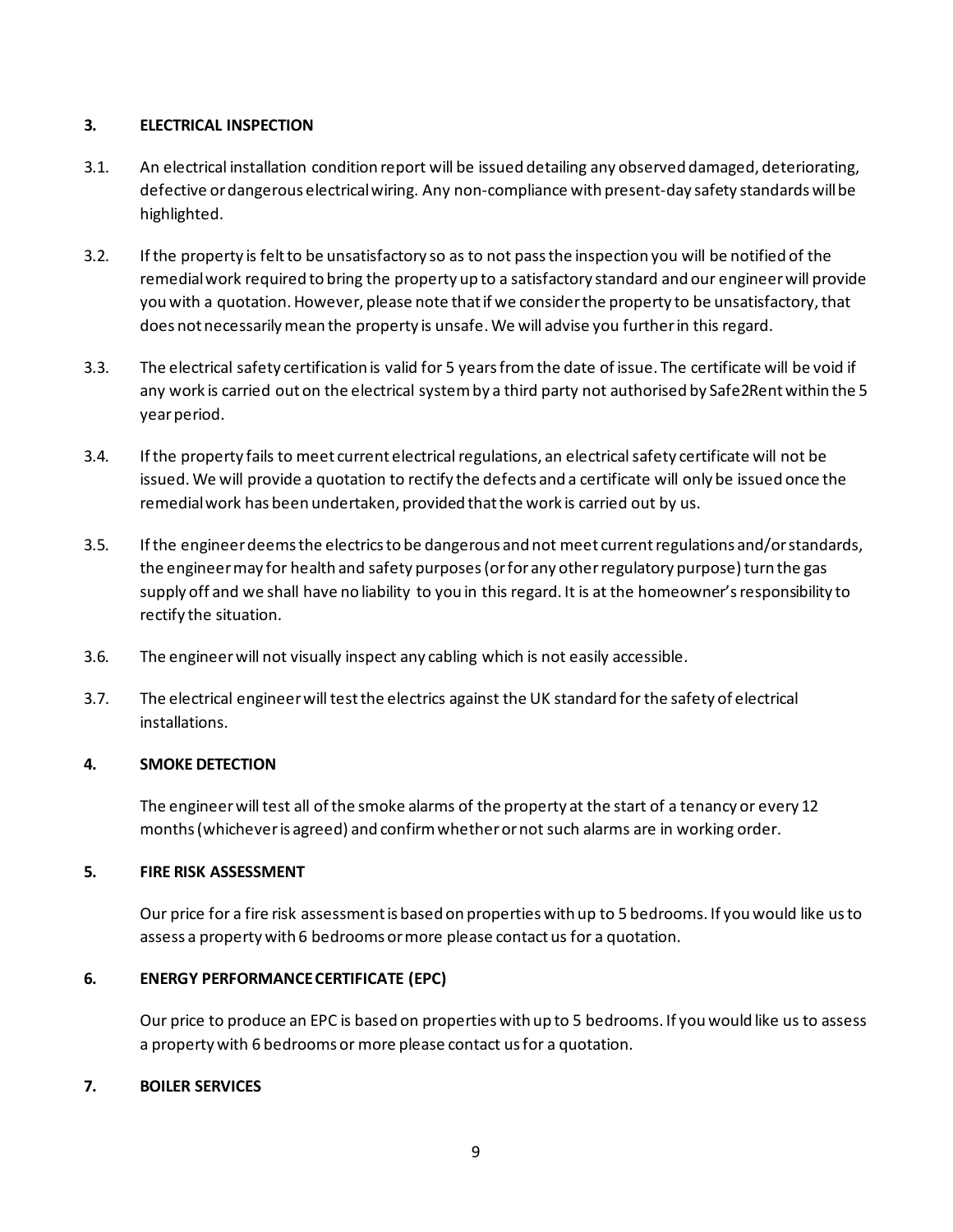Our additional boiler service will mean that the engineer will inspect the boiler to ensure that the boiler is operating efficiently.